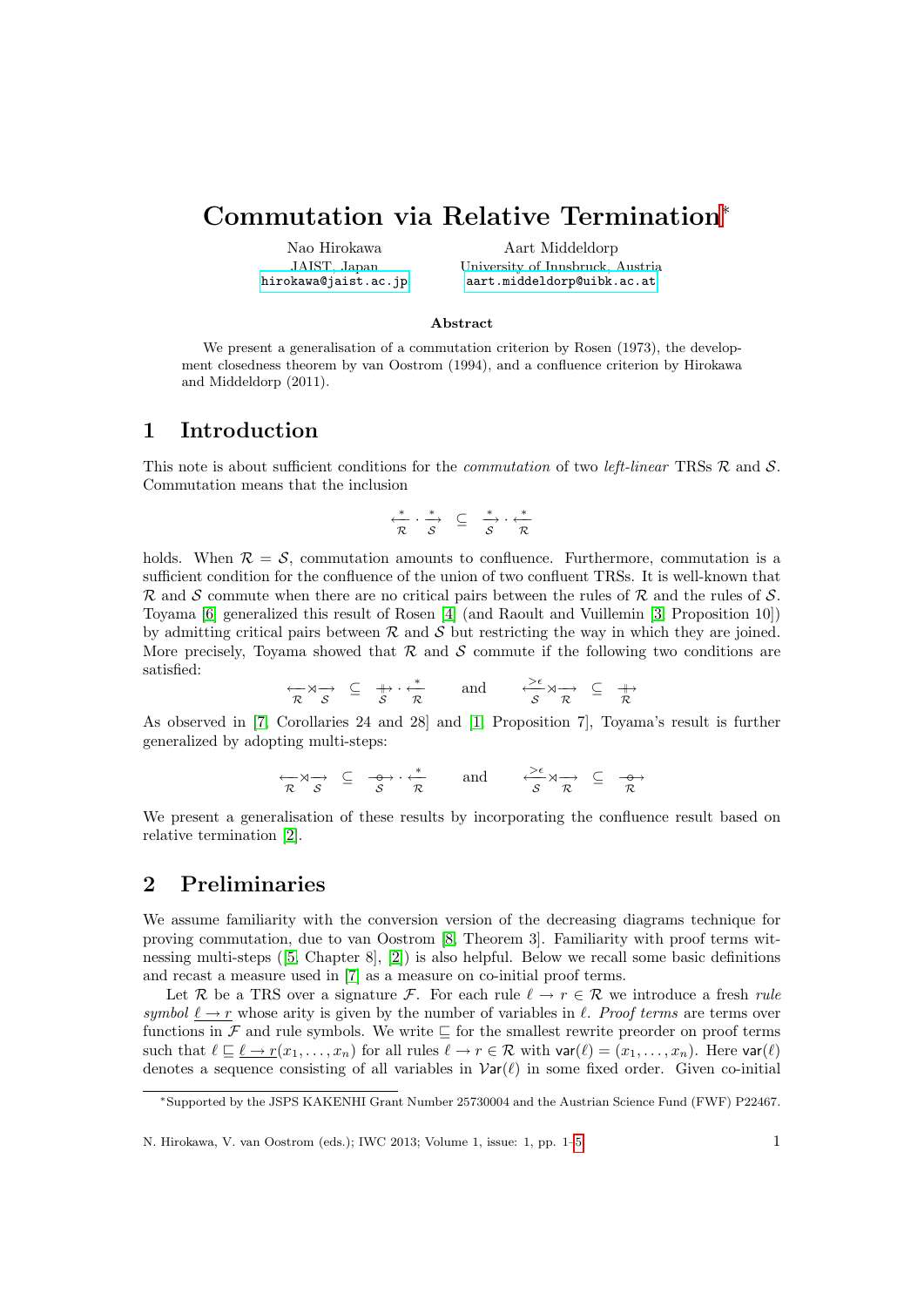Commutation via Relative Termination and Middeldorp Hirokawa and Middeldorp

proof terms A and B, the (partial) residual operation is the proof term  $A \setminus B$  defined by the following clauses (here  $\langle A_1, \ldots, A_n \rangle_\ell$  stands for the substitution  $\{x_i \mapsto A_i \mid 1 \leqslant i \leqslant n\}$ ):

$$
x \setminus x = x
$$
  

$$
f(A_1, ..., A_n) \setminus f(B_1, ..., B_n) = f(A_1 \setminus B_1, ..., A_n \setminus B_n)
$$
  

$$
\underbrace{\ell \to r(A_1, ..., A_n) \setminus \ell \to r(B_1, ..., B_n)} = r\langle A_1 \setminus B_1, ..., A_n \setminus B_n \rangle_{\ell}
$$
  

$$
\underbrace{\ell \to r(A_1, ..., A_n) \setminus \ell(B_1, ..., B_n)}_{\ell \setminus A_1, ..., A_n \setminus B_n} = \underbrace{\ell \to r(A_1 \setminus B_1, ..., A_n \setminus B_n)}_{\ell \setminus A_1, ..., A_n \setminus B_n \setminus \ell}
$$

When we use  $A \setminus B$  below, it is guaranteed to be defined. (If  $A \sqsubseteq B$  then  $A \setminus B$  is a proof term without rule symbols.) A *redex* is a proof term that contains exactly one rule symbol. For a redex  $\Delta$  we write  $\Delta \in A$  if  $\Delta \subseteq A$ . Given a proof term A and a redex  $\Delta \in A$ , we find it convenient to write  $A - \Delta$  for the proof term that is obtained from A by replacing the subterm occurrence  $\underline{\ell} \to r(A_1, \ldots, A_n)$  corresponding to  $\Delta$  by  $\ell \langle A_1, \ldots, A_n \rangle_{\ell}$ .

For redexes  $\Delta_1, \Delta_2 \in A$  we write  $\Delta_1 \geq \Delta_2$  if the rule symbol of  $\Delta_1$  appears at or below that of  $\Delta_2$  in A. The set  $\blacktriangle(A)$  of positions is inductively defined on A as follows:

$$
\begin{aligned}\n\blacktriangle(x) &= \varnothing \\
\blacktriangle(f(A_1, \dots, A_n)) &= \{iq \mid 1 \leq i \leq n \text{ and } q \in \blacktriangle(A_i)\} \\
\blacktriangle(\underline{\ell \to r}(A_1, \dots, A_n)) &= \mathcal{P} \text{os}_{\mathcal{F}}(\ell) \cup \{pq \mid p \in \mathcal{P} \text{os}_{\{x_i\}}(\ell) \text{ and } q \in \blacktriangle(A_i)\}\n\end{aligned}
$$

where  $x \in \mathcal{V}, f \in \mathcal{F}$ , and  $var(\ell) = (x_1, \ldots, x_n)$ . So  $\blacktriangle(A)$  consists of all function positions of the redex patterns contracted in the multi-step of A. We write  $\blacktriangle(A, B)$  for  $\blacktriangle(A) \cap \blacktriangle(B)$ . The set  $\blacktriangle(A, B)$  is used below as a measure for the amount of overlap between the proof terms A and B. A pair  $(\Delta_1, \Delta_2)$  of co-initial redexes is an *overlap* if  $\blacktriangle(\Delta_1, \Delta_2) \neq \emptyset$ .

<span id="page-1-2"></span>**Lemma 2.1.** Let A and B be proof terms of left-linear TRSs R and S respectively. If  $\blacktriangle(A, B) \neq$  $\varnothing$  then there exist a trivial or critical peak t  $\frac{\Delta_1}{\mathcal{P}}$  $\frac{\Delta_1}{\mathcal{R}}$  s  $\frac{\Delta_2}{\mathcal{S}}$  u, a context  $\mathbb{C}$ , and a substitution  $\sigma$ such that  $\mathbb{C}[\Delta_1 \sigma] \in A$  and  $\mathbb{C}[\Delta_2 \sigma] \in B$ . If  $\blacktriangle(A, B) = \varnothing$  then  $\leftrightarrow \alpha \leftrightarrow \beta \leftrightarrow \beta \leftrightarrow \beta \leftrightarrow \beta \leftrightarrow \beta$ .  $\Box$ 

## 3 Commutation by Relative Termination

Let  $\mathcal R$  and  $\mathcal S$  be TRSs. The set of critical peak steps of  $\mathcal S$  for  $\mathcal R$  is defined as follows:

 $CPS_{\mathcal{R}}(\mathcal{S}) = \{s \to u \mid t \notin \mathcal{R} \hookrightarrow s \to s u \text{ is a critical peak}\}\$ 

<span id="page-1-0"></span>**Lemma 3.1.** Let R and S be left-linear TRSs. If  $t \underset{\infty}{\mathcal{R}} \leftarrow \underset{\infty}{\mathcal{S}}$  u then  $t \rightarrow s \times \mathcal{S}$  and  $\mathcal{S}$  is  $\mathcal{S} \leftarrow \mathcal{S}$  is  $\mathcal{S} \leftarrow \mathcal{S}$  $t\; \mathcal{R}^{\leftarrow\mathbf{\Theta}\mathbf{-}}\cdot \mathsf{CPS}_\mathcal{S}(\mathcal{R})^{\leftarrow} \stackrel{s}{\longrightarrow} \mathsf{CPS}_\mathcal{R}(\mathcal{S})\stackrel{\cdot}{\longrightarrow} \stackrel{\mathbf{\Theta}\mathbf{\to} \mathcal{S}}{\longrightarrow} u.$  $\Box$ 

<span id="page-1-1"></span>Theorem 3.2. Left-linear locally commuting TRSs R and S commute if  $CPS_{\mathcal{S}}(\mathcal{R}) \cup CPS_{\mathcal{R}}(\mathcal{S})$ is relatively terminating over  $\mathcal{R} \cup \mathcal{S}$ .

*Proof.* We use decreasing diagrams with the predecessor labeling. To this end we define  $t \rightarrow \gamma_{\mathcal{R},s}$ u if and only if  $s \to_{\mathcal{R}\cup\mathcal{S}}^* t \to_{\mathcal{R}} u$ . The labeled relation  $\to_{\mathcal{S},s}$  is defined similarly. We write > to denote  $\rightarrow_{\text{(CPS}_{\mathcal{R}}(\mathcal{S})\cup\text{CPS}_{\mathcal{S}}(\mathcal{R}))/\mathcal{(R}\cup\mathcal{S})}^{\text{L}}$ . By the relative termination condition,  $>$  is a well-founded order. We show that  $\left\{\left\{\left(-\right), \left(-\right), \left(-\right), \cdots, \left(-\right)\right\}\right\} \in \mathcal{T}, \left\{\left(-\right), \left(-\right), \cdots, \left(-\right)\right\}$  is decreasing with respect to >. Suppose  $t \mathcal{R}, s_1 \leftarrow s - s \rightarrow s, s_2 u$ . By Lemma [3.1](#page-1-0) and local commutation there are terms v and w such that (a) or (b) of Figure [1](#page-2-0) holds. Note that  $s_i > v, w$  holds in case (b) because  $s_i \to_{\mathcal{R}\cup\mathcal{S}} s > v, w$ . Therefore, in both cases decreasingness is established. Hence  $R$  and  $S$  commute.  $\Box$ 

Theorem [3.2](#page-1-1) subsumes Rosen's commutativity criterion [\[4\]](#page-4-1), as mutual orthogonality implies  $CPS_{\mathcal{S}}(\mathcal{R}) \cup CPS_{\mathcal{R}}(\mathcal{S}) = \emptyset$  as well as local commutation.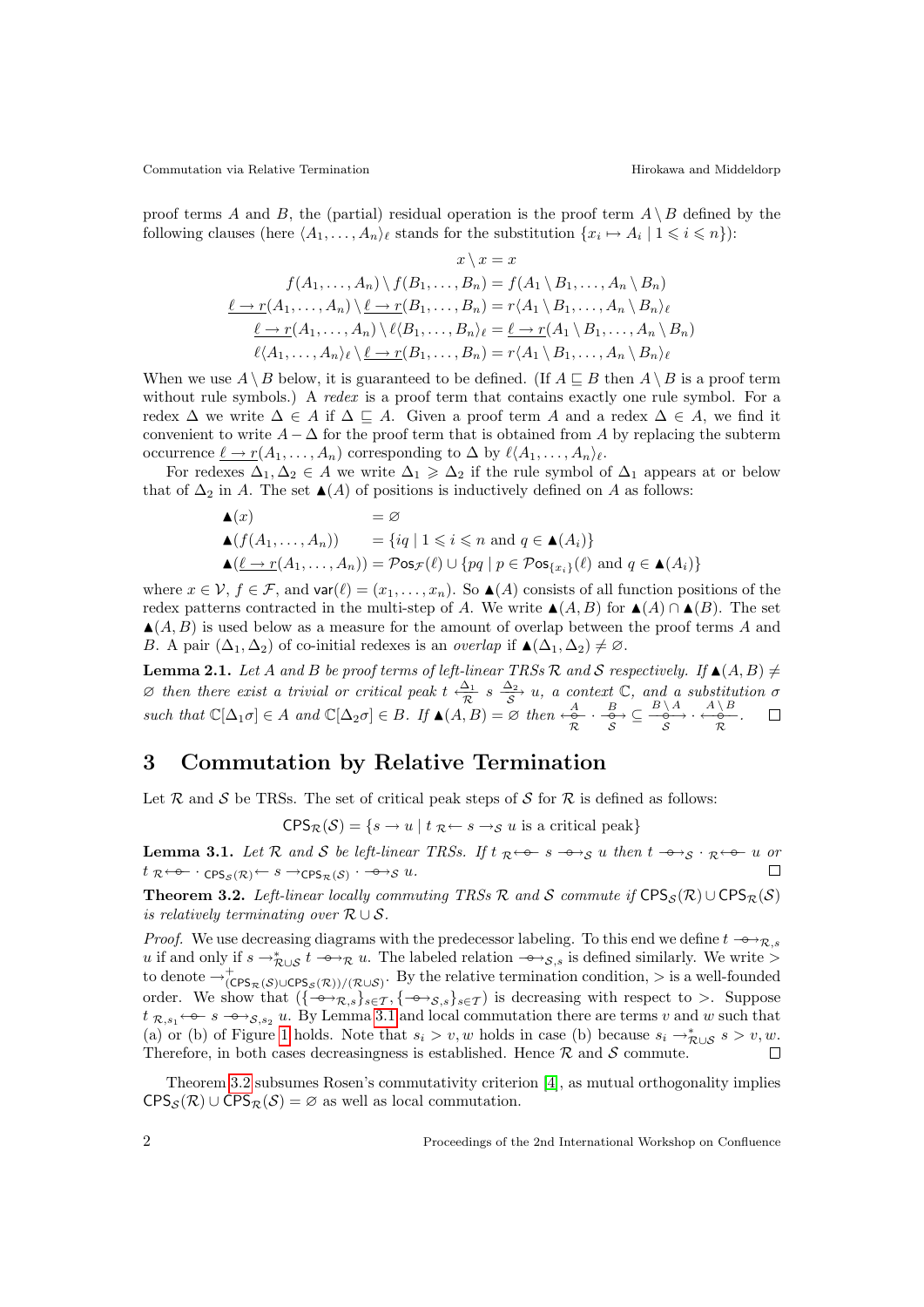Commutation via Relative Termination and Middeldorp Hirokawa and Middeldorp



<span id="page-2-0"></span>Figure 1: Decreasingness of  $(-\rightarrow \mathbb{R}, -\rightarrow s)$ .

### 4 Incorporating Development Closedness

We extend the last theorem in order to subsume the development closedness theorem of van Oostrom [\[7\]](#page-4-3). Let  $t \neq \frac{p}{s}$   $\Rightarrow$   $s$  u be a critical peak. By definition p or q must be the root position. We say that the peak is  $(R, S)$ -closed if  $t \neq 0$  whenever  $p = \epsilon$  and  $t \rightarrow S$  u whenever  $q = \epsilon$ . The set of all non-closed critical peak steps of S for R is defined as follows:

 $CPS_{\mathcal{R}}'(\mathcal{S}) = \{s \to u \mid t \not\subset s \to s \text{ and } u \text{ is a critical peak which is not } (\mathcal{R}, \mathcal{S})\text{-closed}\}\$ 

<span id="page-2-1"></span>**Lemma 4.1.** Let R and S be left-linear TRSs. If t  $\mathcal{R} \leftarrow \mathcal{S} \rightarrow \mathcal{S}$  u then (a) t  $\rightarrow \mathcal{S} \cdot \mathcal{R} \leftarrow \mathcal{S}$  u or (b)  $t \underset{\mathcal{R}}{\kappa} \leftarrow \text{cps}'_{\mathcal{S}}(\mathcal{R}) \leftarrow s' \rightarrow \text{cps}'_{\mathcal{R}}(\mathcal{S}) \leftarrow \rightarrow \text{cps}' u$  and  $s \rightarrow^*_{\mathcal{R} \cup \mathcal{S}} s'$  for some s'.

Lemma [4.1](#page-2-1) is a proper generalization of [\[2,](#page-4-5) Lemma 4]. In order to prove the lemma we introduce some more notions. Whenever  $\blacktriangle(A, B)$  is non-empty, there exists an innermost overlap. An overlap  $(\Delta_1, \Delta_2)$  in  $A \times B$  is called *innermost* if there are no other overlaps  $(\Delta_1', \Delta_2')$  in  $A \times B$  such that  $\Delta_1' \geq \Delta_1$  and  $\Delta_2' \geq \Delta_2$ . We say that  $(\Delta_1, \Delta_2)$  is  $(\mathcal{R}, \mathcal{S})$ -closed if the corresponding critical peak is  $(\mathcal{R}, \mathcal{S})$ -closed. The following is the key lemma. In order to pave the way for formalisation of advanced confluence and commutation results, we formalise the proof technique introduced in [\[7\]](#page-4-3) using proof terms.

<span id="page-2-2"></span>**Lemma 4.2.** Suppose  $(\Delta_1, \Delta_2)$  is an innermost overlap in  $A \times B$  with  $\Delta_1 \geq \Delta_2$ . If  $(\Delta_1, \Delta_2)$  is  $(R, S)$ -closed then  $\blacktriangle(A, B) \supseteq \blacktriangle(A \setminus \Delta_1, C)$  for some proof term C that is co-initial with  $A \setminus \Delta_1$ . *Proof.* Write  $t \stackrel{A \setminus \Delta_1}{\longrightarrow} t_1 \stackrel{\Delta_1}{\longrightarrow}$  $\frac{\Delta_1}{\mathcal{R}} s \xrightarrow{ \Delta_2} u_1 \xrightarrow[ \mathcal{S}]{} u_2 \xrightarrow[ \mathcal{S}]{} u$  and let  $\Delta_1'$ 

$$
t_1' \xleftarrow{\Delta_1'} s' \xrightarrow{\Delta_2'} u_1'
$$

be the corresponding critical peak. Since  $s \geq s'$ , there exist a context C and a substitution  $\sigma$ such that  $s = \mathbb{C}[s'\sigma], t_1 = \mathbb{C}[t'_1\sigma], u_1 = \mathbb{C}[u'_1\sigma], \Delta_1 = \mathbb{C}[\Delta'_1\sigma],$  and  $\Delta_2 = \mathbb{C}[\Delta'_2\sigma].$  We have  $t'_1 \rightarrow \rightarrow \mathcal{R}$  u'<sub>1</sub> because the critical peak is  $(\mathcal{R}, \mathcal{S})$ -closed. Let D' be the proof term witnessing this multi-step and define  $D = \mathbb{C}[D'\sigma]$ . Clearly, D is a witness of  $t_1 \rightarrow \rightarrow \mathbb{R}$   $u_1$ . We will compose D and  $B \setminus \Delta_2$  into a single proof term  $C: t_1 \rightarrow \rightarrow \mathbb{R}$  u. Let  $B' = B - \Delta_2$ . Since  $(\Delta_1, \Delta_2)$  is an innermost overlap with  $\Delta_1 \geqslant \Delta_2$ ,  $\blacktriangle (B', \Delta_1) = \varnothing$ . Hence  $B' \setminus \Delta_1$  is well-defined. If we show that  $\blacktriangle(B' \setminus \Delta_1, D) = \varnothing$  then we can define  $C$  as  $(B' \setminus \Delta_1) \sqcup D$ . We have  $\blacktriangle(D') \subseteq \mathcal{P}$ os $\mathcal{F}(t'_1)$  and thus  $\blacktriangle(D) \subseteq \{qp \mid p \in \mathcal{P} \text{os}_{\mathcal{F}}(t_1')\}$  where q is the position of the hole in  $\mathbb{C}$ . In words, D affects only the  $t'_1$  part of  $\mathbb{C}[t'_1 \sigma]$ . Let  $\Delta \in B'$  be an arbitrary redex. We show that  $\blacktriangle(\Delta \setminus \Delta_1, D) = \varnothing$ . We split  $B'$  into two parts:  $B' = B_1 \sqcup B_2$  with

$$
B_1 = B' - B_2 \qquad \qquad B_2 = \bigsqcup \{ \Delta \mid \Delta \in B' \text{ and } \Delta > \Delta_2 \}
$$

Depending on the position of  $\Delta$ , we distinguish two cases:

IWC 2013  $\sim$  3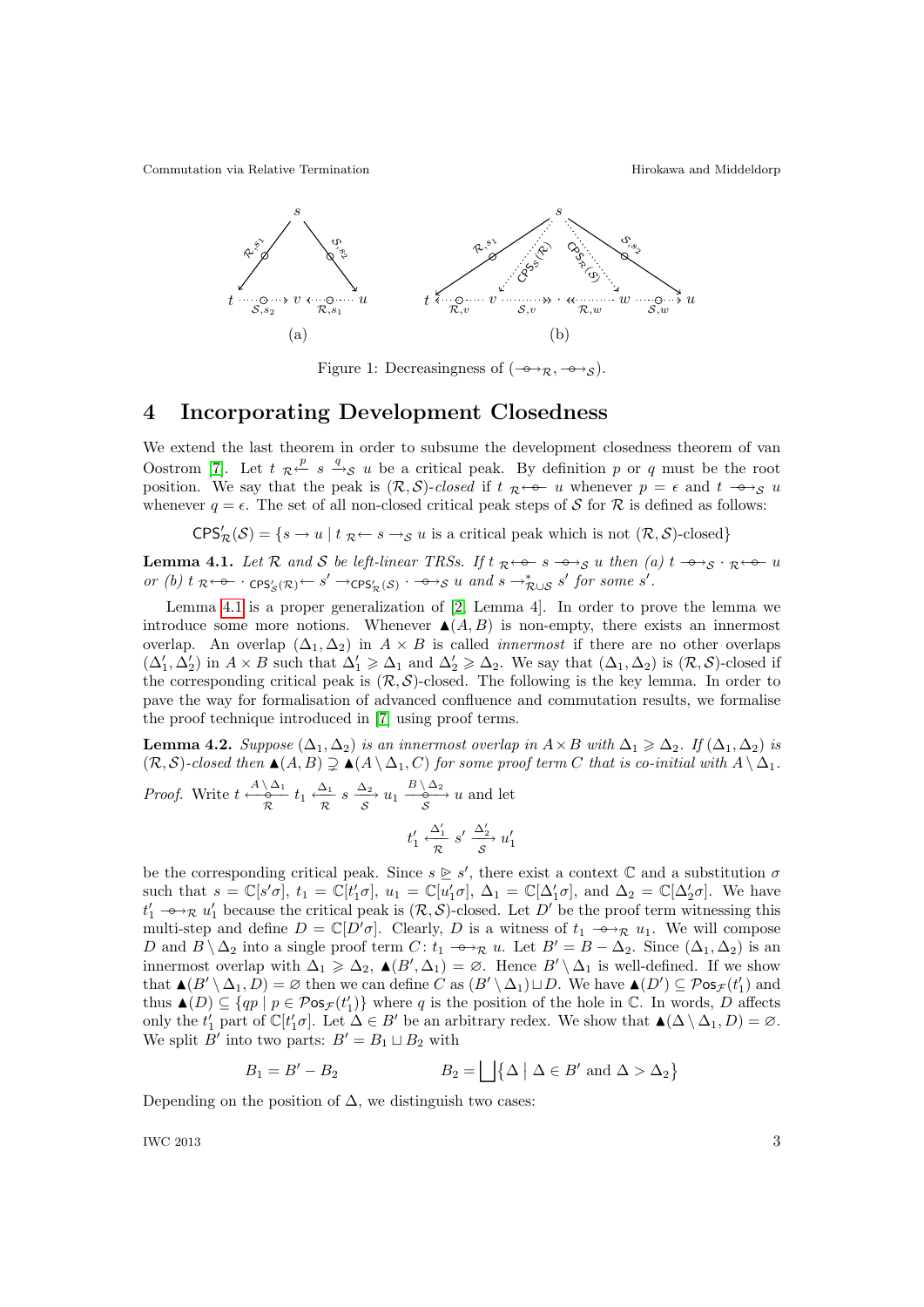Commutation via Relative Termination and Middeldorp Hirokawa and Middeldorp

- (a) If  $\Delta \in B_1$  then  $\Delta$  does not overlap  $\Delta_1$ . So  $\blacktriangle(\Delta \setminus \Delta_1)$  consists entirely of positions in  $\mathbb C$ and thus  $\blacktriangle(\Delta \setminus \Delta_1, D) = \varnothing$ .
- (b) Otherwise,  $\Delta \in B_2$ . Since  $(\Delta_1, \Delta_2)$  is an innermost overlap,  $\blacktriangle(\Delta, \Delta_1) = \varnothing$ . Because  $\Delta \neq \Delta_2$  we also have  $\blacktriangle(\Delta, \Delta_2) = \varnothing$ . The crucial observation is that no redex in  $\Delta \setminus \Delta_1$ overlaps with  $D$ . This follows because for the originating term  $s'$  of the critical peak we have  $\mathcal{P}$ os<sub> $\mathcal{F}(s') = \triangle(\Delta'_1) \cup \triangle(\Delta'_2)$ , due to the fact that the involved rules are left-linear.</sub> Hence all redexes in  $\Delta \setminus \Delta_1$  appear in the substitution part  $\sigma$  of  $\mathbb{C}[t'_1\sigma]$ .

We conclude that  $\blacktriangle (B' \setminus \Delta_1, D) = \emptyset$ . It remains to show that  $\blacktriangle (A, B) \supsetneq \blacktriangle (A \setminus \Delta_1, C)$ . We have  $\blacktriangle (B_1 \setminus \Delta_1) = \blacktriangle (B_1)$  and hence  $\blacktriangle (C) = \blacktriangle (B_1) \cup \blacktriangle (B_2 \setminus \Delta_1) \cup \blacktriangle (D)$ . Because  $(\Delta_1, \Delta_2)$  is an innermost overlap,  $\blacktriangle(A, B_2) = \varnothing$  and therefore

$$
\blacktriangle(A, B) = \blacktriangle(A, \Delta_2) \cup \blacktriangle(A, B_1)
$$

and  $\blacktriangle(A \setminus \Delta_1, B_2 \setminus \Delta_1) = \varnothing$ . Because all redexes in  $B_1$  occur above  $\Delta_2$ , they do not overlap with  $\Delta_1$  and thus  $\blacktriangle(A \setminus \Delta_1, B \setminus \Delta_1) = \blacktriangle(A \setminus \Delta_1, B_1 \setminus \Delta_1) = \blacktriangle(A, B_1)$ . We obtain

$$
\begin{aligned} \blacktriangle(A \setminus \Delta_1, C) &= \blacktriangle(A \setminus \Delta_1, B' \setminus \Delta_1) \cup \blacktriangle(A \setminus \Delta_1, D) \\ &= \blacktriangle(A, B_1) \cup \blacktriangle(A \setminus \Delta_1, D) \end{aligned}
$$

and so it remains to show that  $\blacktriangle(A, \Delta_2) \supsetneq \blacktriangle(A \setminus \Delta_1, D)$ . We split A into three parts: A =  $A_1 \sqcup \Delta_1 \sqcup A_2$  with  $A_1 = A - \Delta_1 - A_2$  and  $A_2 = \bigsqcup \{\Delta \mid \Delta \in A \text{ and } \Delta > \Delta_1\}$ . We have  $\blacktriangle(A, \Delta_2) = \blacktriangle(A_1, \Delta_2) \cup \blacktriangle(\Delta_1, \Delta_2)$  and

$$
\blacktriangle(A \setminus \Delta_1, D) = \blacktriangle(A_1 \setminus \Delta_1, D) \cup \blacktriangle(\Delta_1 \setminus \Delta_1, D) \cup \blacktriangle(A_2 \setminus \Delta_1, D)
$$

The second component is clearly empty but also the third component reduces to the empty set, by repeating the reasoning in case (b) above. The first component equals  $\blacktriangle(A_1, D)$  since redexes in  $A_1$  occur above  $\Delta_1$ . So  $\blacktriangle(A \setminus \Delta_1, D) = \blacktriangle(A_1, D)$ . Since  $\blacktriangle(\Delta_1, \Delta_2) \neq \emptyset$ , it suffices to show the inclusion  $\blacktriangle(A_1, D) \subseteq \blacktriangle(A_1, \Delta_2)$ , which follows from the observation that overlaps between  $A_1$  and D are restricted to positions in  $\blacktriangle(\Delta_2) - \blacktriangle(\Delta_1)$ .  $\Box$ 

We are ready to show the aforementioned lemma.

*Proof of Lemma [4.1.](#page-2-1)* By induction on the finite set  $\blacktriangle(A, B)$  with respect to the well-founded order  $\supset$ . Let

$$
t\overset{A}{\underset{\mathcal{R}}{\longleftrightarrow}}s\overset{B}{\underset{\mathcal{S}}{\longrightarrow}}u
$$

If  $\blacktriangle(A, B)$  is empty then (a) holds by the second part of Lemma [2.1.](#page-1-2) Otherwise, there is an overlap in  $A \times B$ . We distinguish two cases.

• If a non-closed overlap  $(\Delta_1, \Delta_2)$  exists in  $A \times B$ , (b) holds because

$$
t \xrightarrow{\begin{array}{c} A \setminus \Delta_1 \\ \hline \mathcal{R} \end{array}} \cdot \xrightarrow{\begin{array}{c} \Delta_1 \\ \hline \mathcal{R} \end{array}} s \xrightarrow{\begin{array}{c} \Delta_2 \\ \hline \mathcal{S} \end{array}} \cdot \xrightarrow{\begin{array}{c} B \setminus \Delta_2 \\ \hline \mathcal{S} \end{array}} u
$$

and the two inner steps correspond to applications of rules from  $CPS'_{\mathcal{S}}(\mathcal{R})$  and  $CPS'_{\mathcal{R}}(\mathcal{S})$ .

• In the other case all overlaps are closed. Let  $(\Delta_1, \Delta_2)$  be an innermost overlap. Without loss of generality we assume  $\Delta_1 \geq \Delta_2$ . According to Lemma [4.2](#page-2-2) there exists some proof